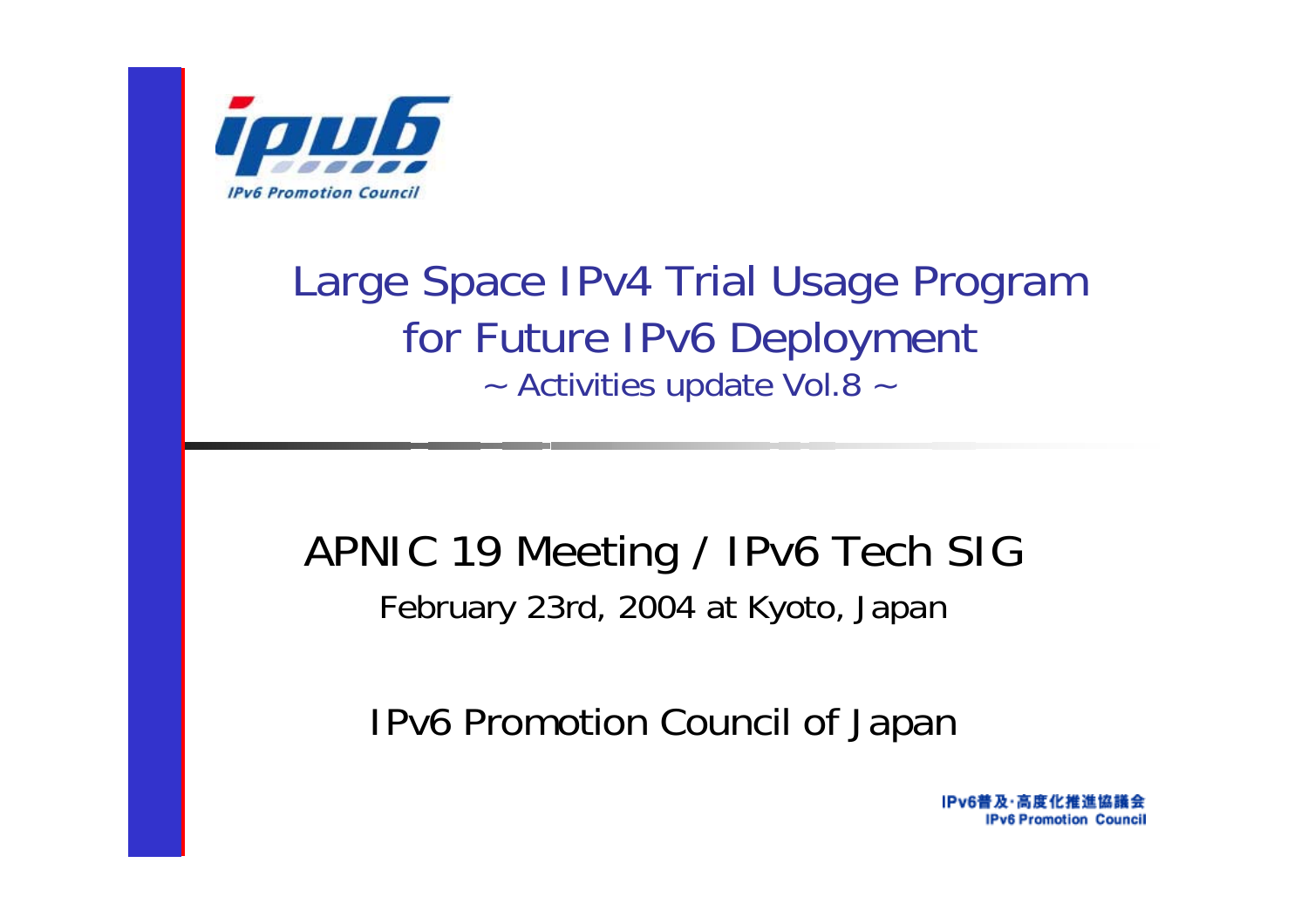

## Outline of this Program

- $\mathbb{R}^3$  Authorized at the 11th APNIC Open Policy Meeting
	- **Driginally planned to be closed at the end of 2005**
- $\mathcal{C}^{\mathcal{A}}$  Initiated with the following goals:
	- **Providing the challenge field for coming IPv6 era** 
		- Exploring new services and boosting up the "end-to-end" application
		- Transferring trial to IPv6 infrastructure under the real service operation
		- Forming IPv6 address administration scheme
	- **Revitalizing the historically allocated address space**
- $\mathcal{L}$ Run by IPv6 Promotion Council under supervision of JPNIC
- $\mathcal{L}$  Updating the activity at the every APOPM
	- □ Reported that this program faced an issue in ending the program as planned at the last APOPM at Fiji
	- □ Received a comment from APNIC that the program continuation could be allowable if necessary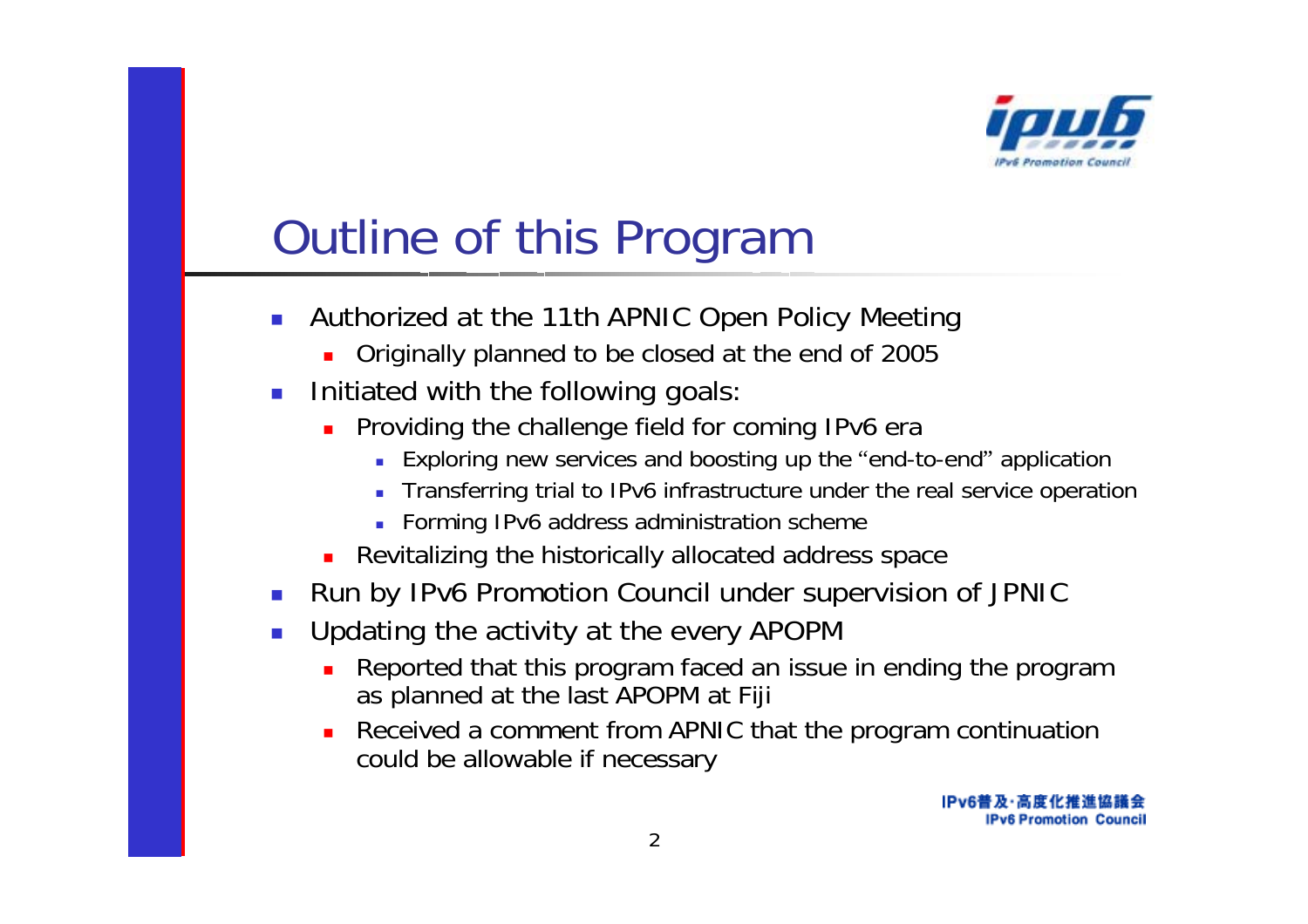

## Participants of this Program

- **The current active participants** 
	- **Nationwide ADSL/VoIP service provider**
	- **Nationwide always-on FTTH service provider**
	- **Public Wireless-LAN access service provider**
	- L3 connectivity/IP-Phone service provider

■ CDN

**Diam-Branch Charace School Charace School Charace School n**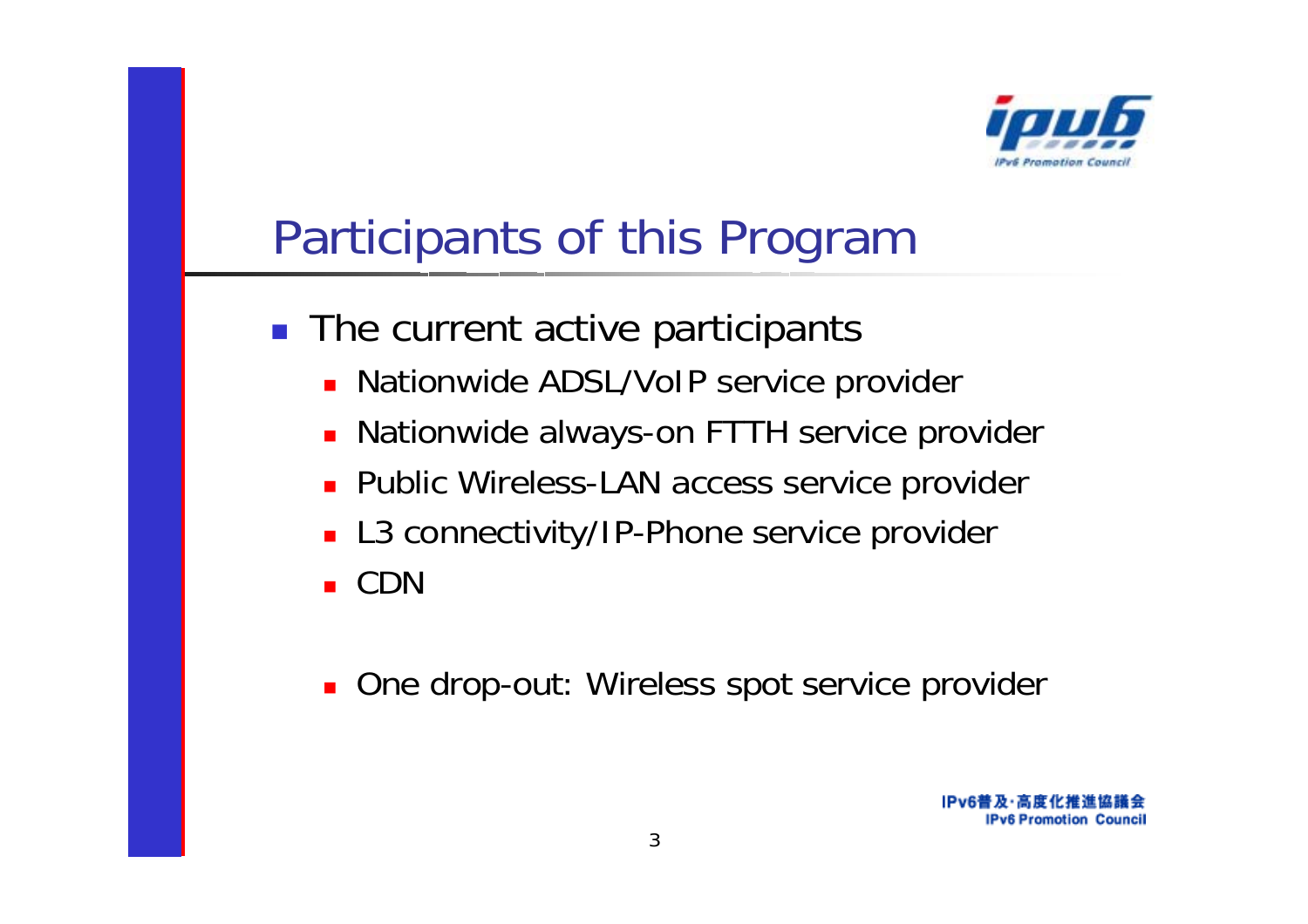

#### Active Participants Status:

-What they achieved -

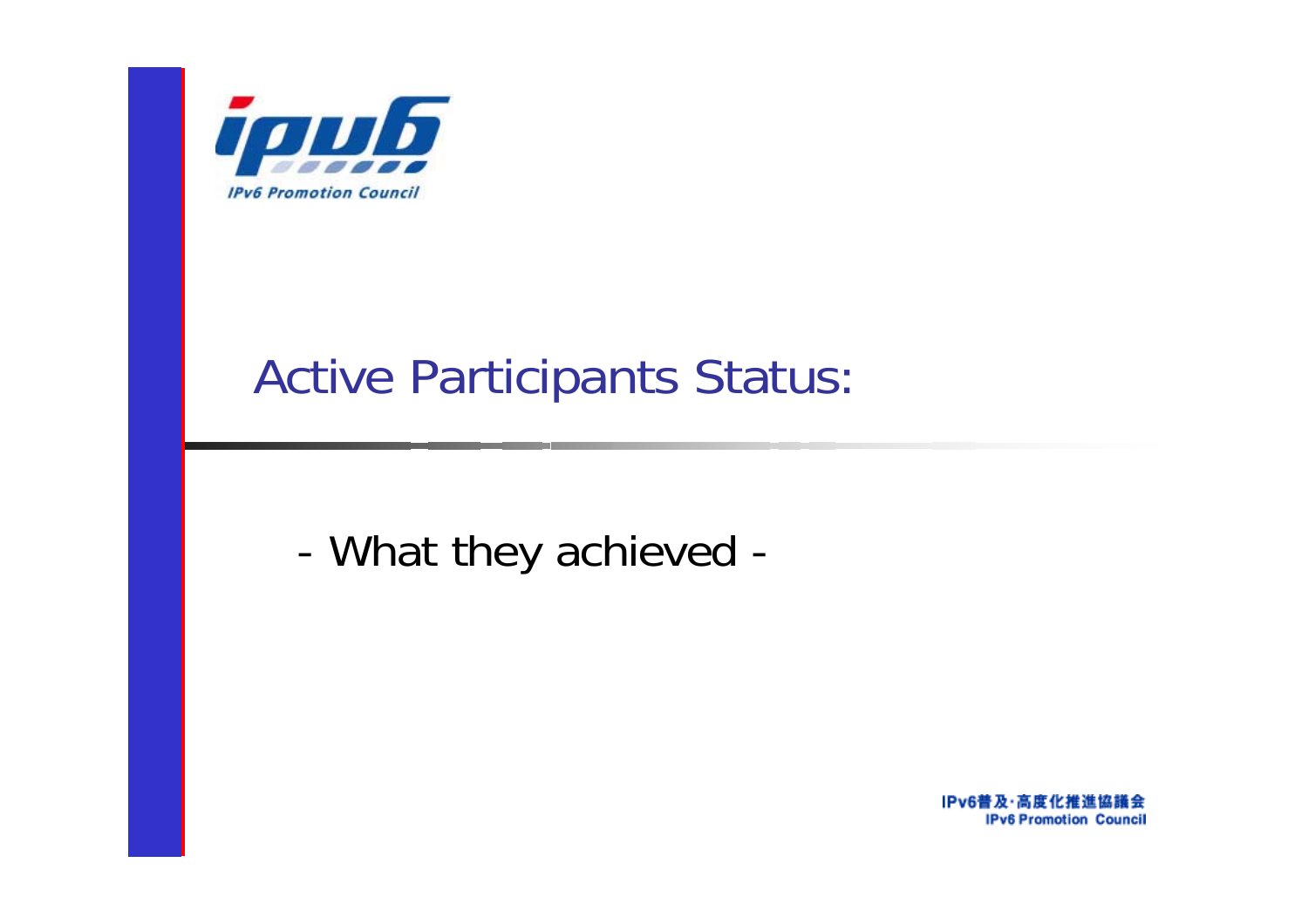

#### Individual Case:Nationwide ADSL/VoIP Service

- **Achieved to deploy the one of the least expensive** "always-on" service nationwide
	- P2P data-sharing, Multi-Media contents delivery, less expensive IP-Phone service
- IPv6 Deployment Plan
	- **Just announced their IPv6 service launch**
	- **Nill start a trial service this year**
- **IPv4 Address** 
	- **IPv4** address is important for the time being
	- IPv6 service starts as either IPv6/IPv4 Tunnel or IPv4/IPv6 dual way (still engineering)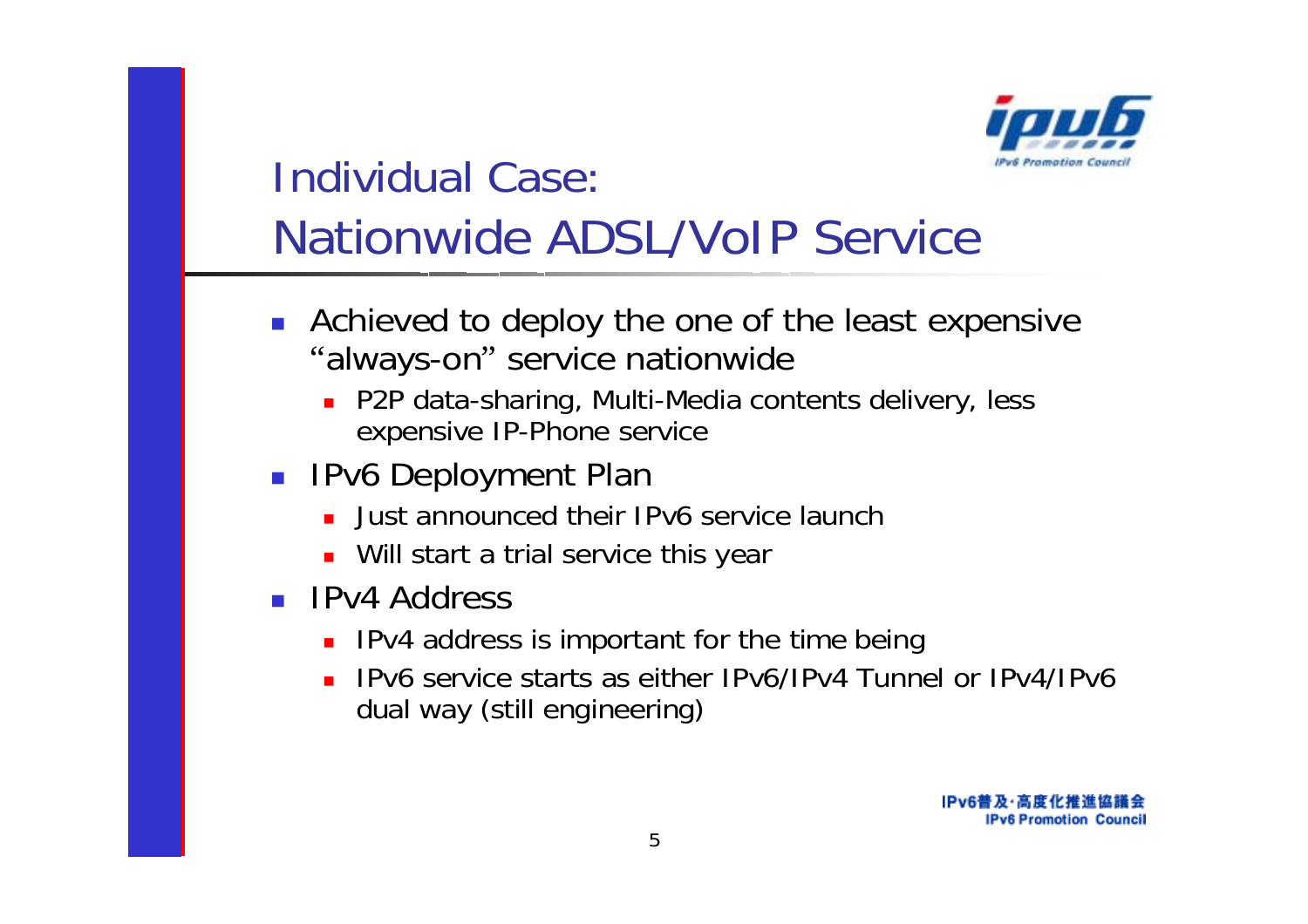

#### Effect of this trial

#### **Rapid increase of IP Phone Service**

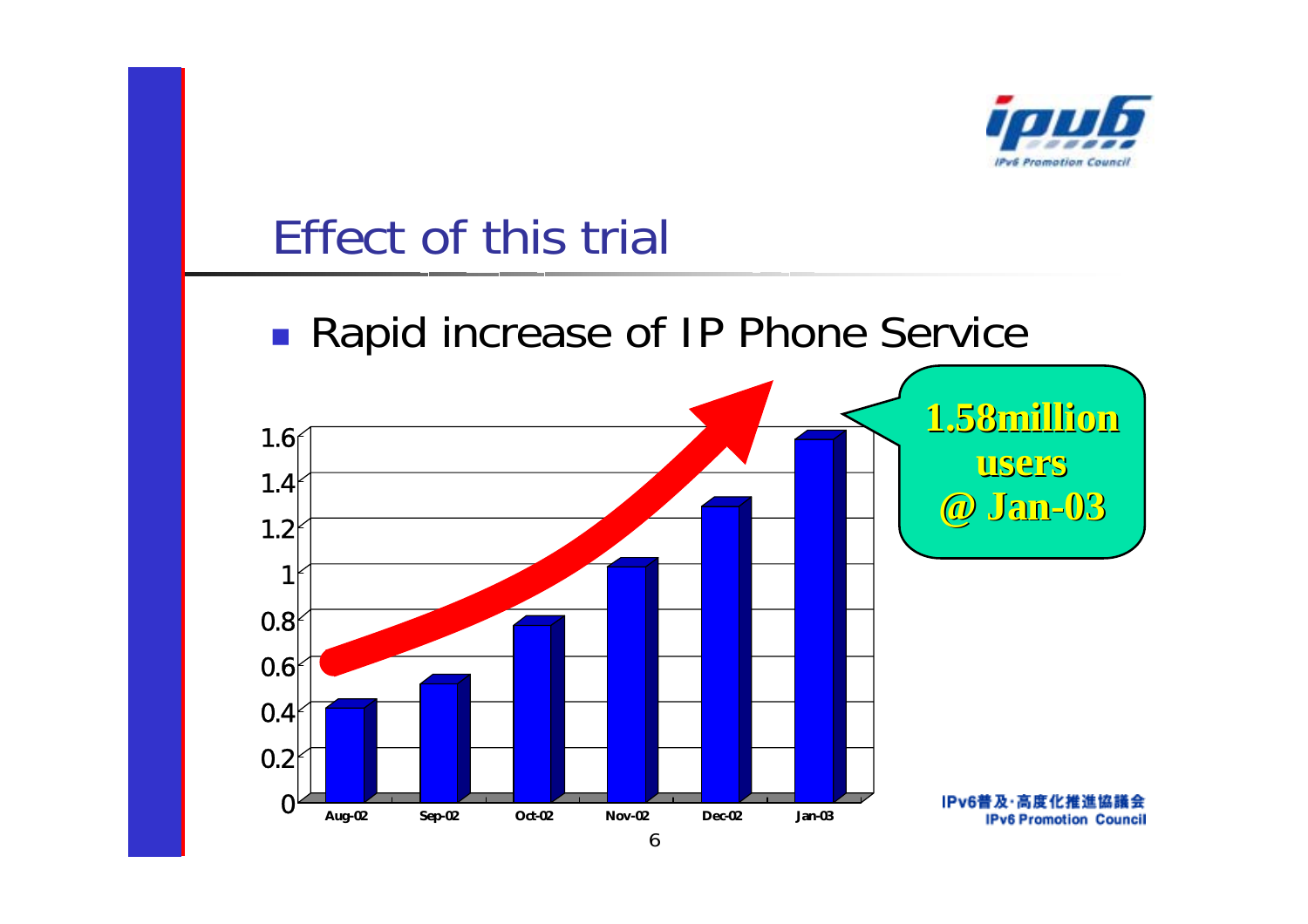

#### Individual Case:Nationwide Always-on FTTH Service

- **Achieved starting Fixed IP address (assignment /29** per user)
	- **Enable to put individual IP address for a home server, a** monitoring camera to be accessed from the internet
- IPv6 Deployment Plan
	- **IPv6-ready core routers in placed**
	- П Replacing the edge routers to IPv6-ready ones gradually
	- Start preparation of sending application for IPv6 allocation
	- **Plan to start IPv6 service in the limited service area**
- **IPv4 Address** 
	- **IPV4 address is important for the time being**
	- **IPv6** service starts as IPv4/IPv6 dual way preferably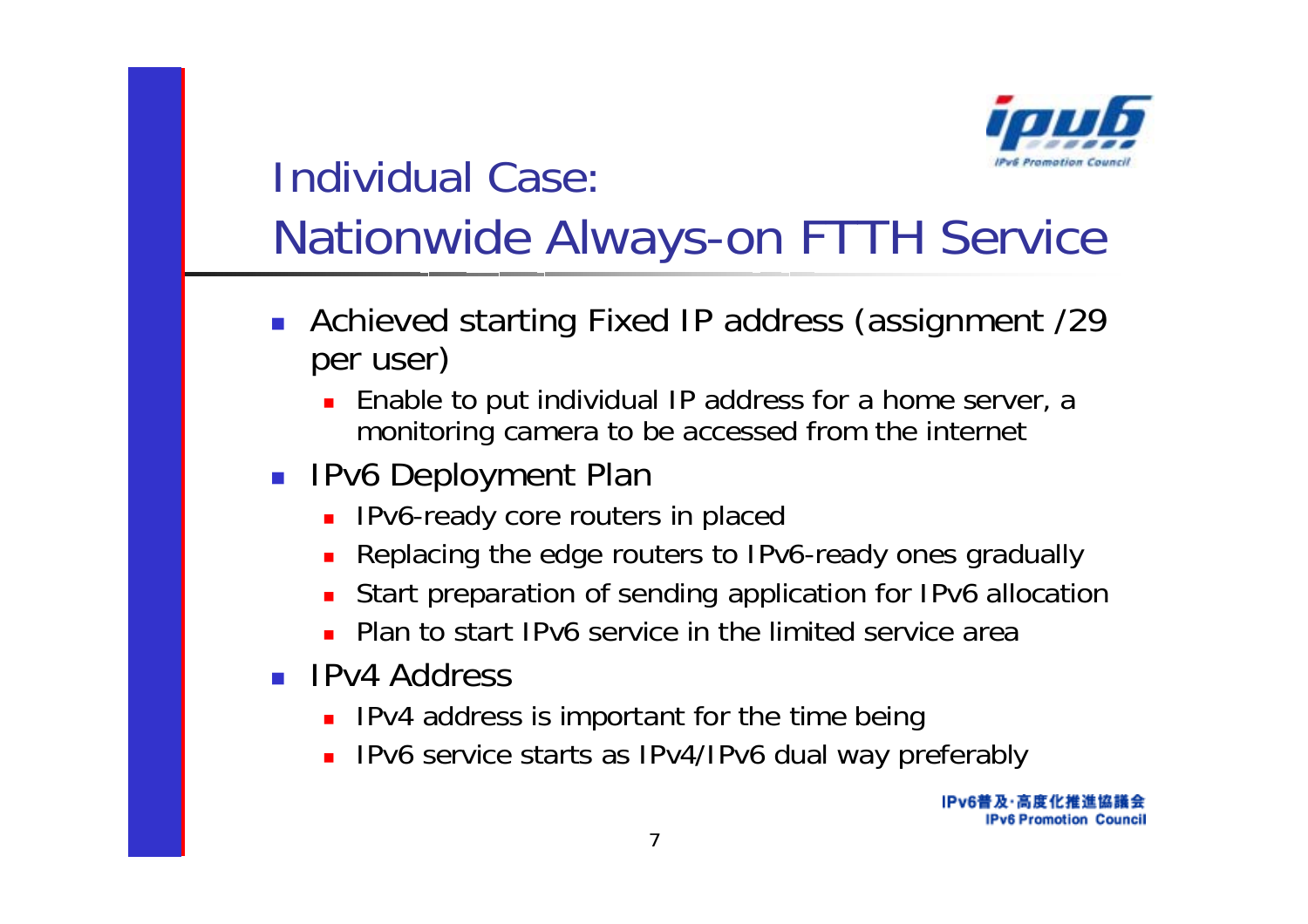

#### Effect of this trial

#### ■ Rapid increase of Fixed IP Address service

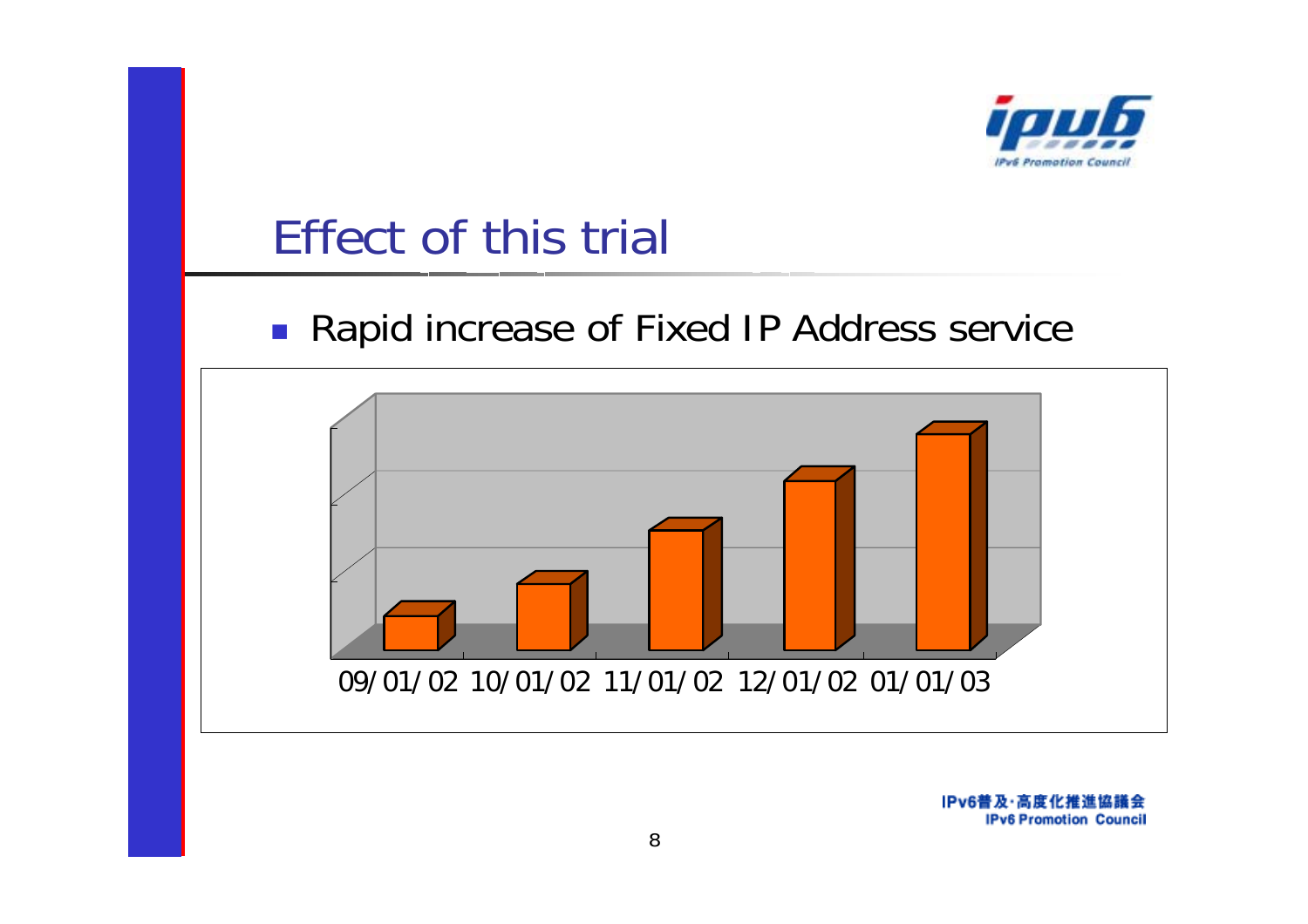

#### Effect of this trial

#### p. **Increasing P2P Traffic ratio**

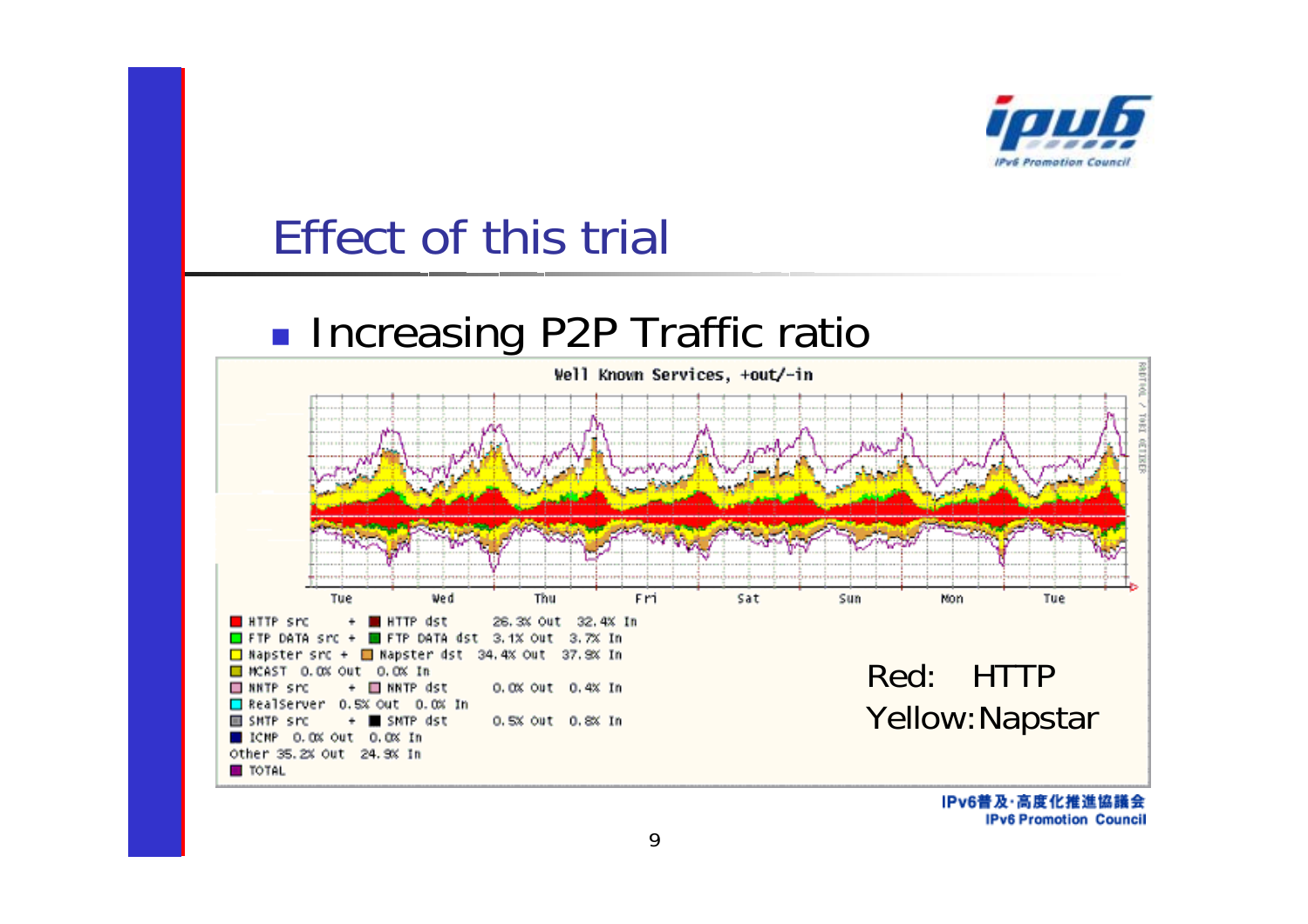

#### Individual:Public Wireless-LAN access

- $\overline{\phantom{a}}$  Achieved starting a city-wide wireless info service for vitalizing a sightseeing city
	- A wireless mobile connection, area-based information delivery, wireless VoIP
- $\mathcal{L}_{\mathcal{A}}$  Achieved a ballpark wide wireless multicast service
	- **Deap 1** User can watch info and close-up view via PDA
- **IPv6 Deployment Plan** 
	- Still under R&D for wireless IPv6 connectivity service
		- Try on High-speed authentication and hand-over by MIPS (v6)
		- Try on MIPS + LIN6 for smooth mobility
- **IPv4 Address** 
	- $\blacksquare$  It is still under R&D investigation for a pure IPv6 service for the above service. It is also necessary to keep the current IPv4 addresses for a deployment of IPv6 services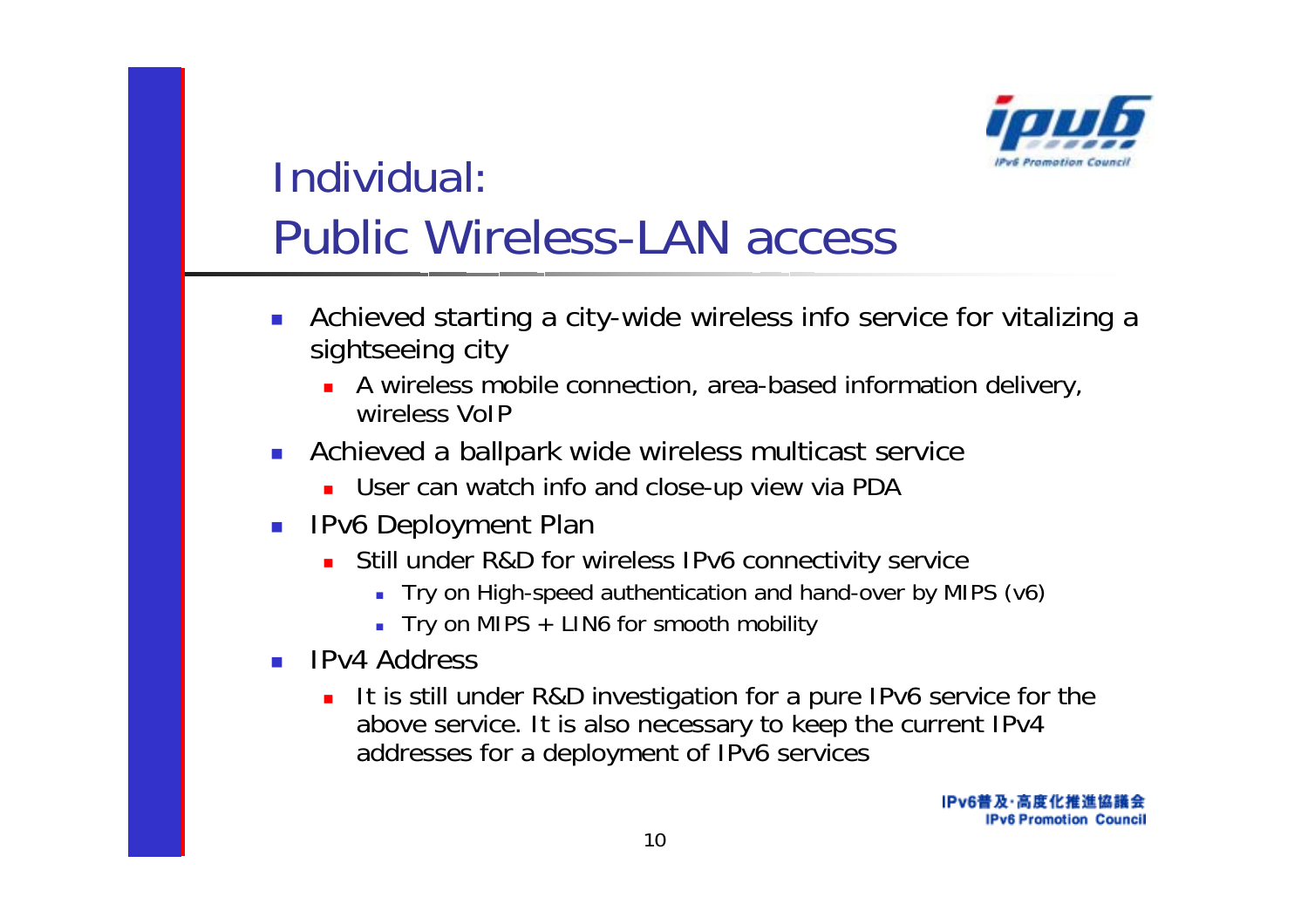

#### Individual Case:L3 Connectivity/IP-Phone service

- $\sim 1$  Started IPv6 IP Phone service
	- **IPV6-ready IP Phone terminal is available now**
	- Found IPv6 Phone is much less-cost to install than the IPv4 Phone
		- Less technical issue for installation by IPv6 RA
		- 40 hours installation work necessary for 140 IPv4 Phones is shortened to 6 hours work for 140 IPv6 Phones
- **IPv6 Deployment Plan** 
	- Done for IP Phone service
	- **Still planning for Fixed IP service**
- **IPv4 Address** 
	- □ Returning IPv4 addresses used for IP Phone service
	- IPv4 addresses for Fixed IP service is necessary for the time being till the same functional level of network devices are put into place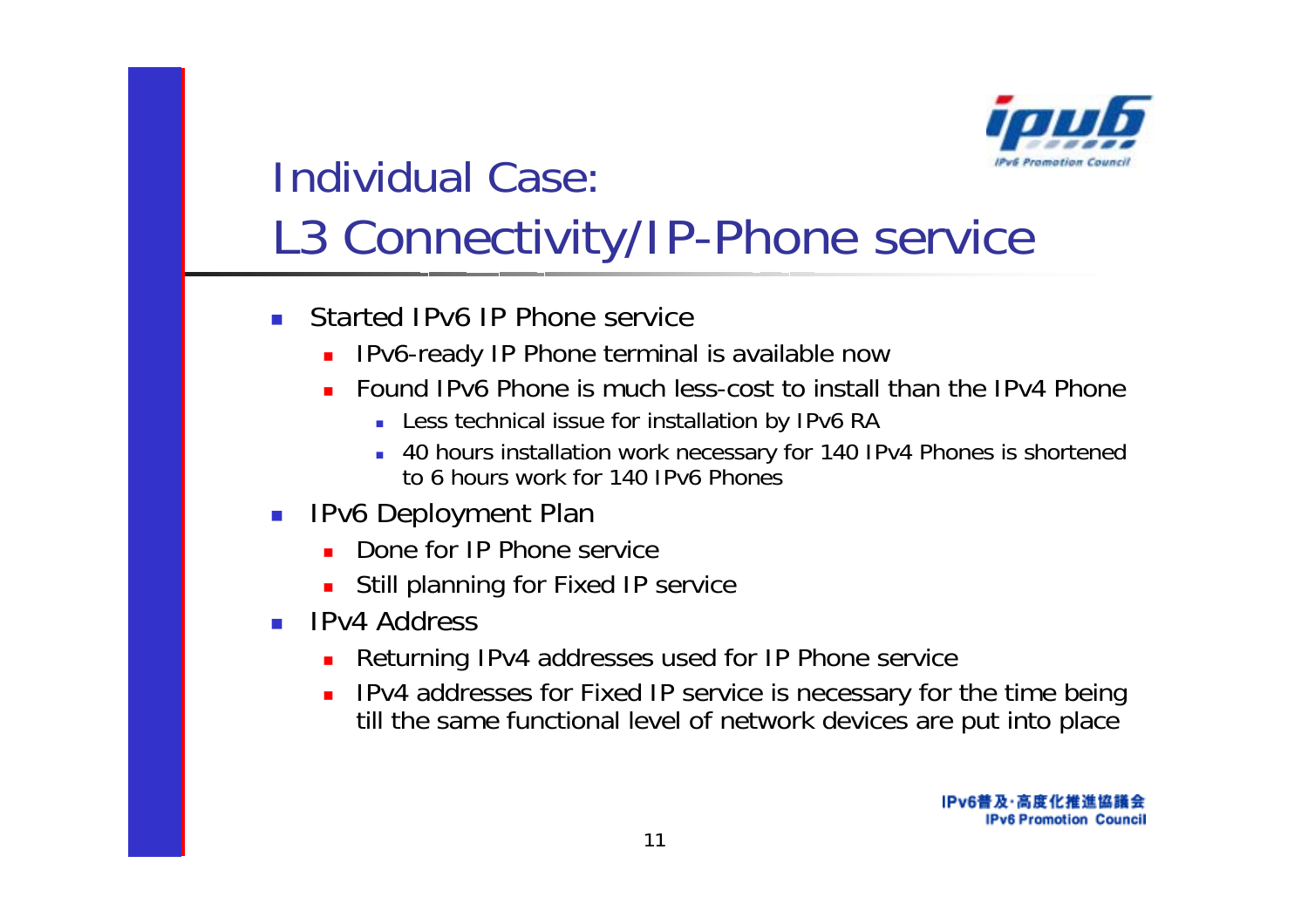

### Individual Case:CDN (Content Distribution Network)

- **Achieved CDN service in Music delivery which is** depend on the Domain name by every artist name
- IPv6 Deployment Plan
	- **IPv6 Ready Load Balancer is now available. It is under** investigation for real usage
	- П It is planned to deploy IPv6 in the Intranet within this year
	- П It is found that IPv6 is more responsive than IPv4. It could be the value-added service by IPv6
- **IPv4 Address** 
	- **IPV4** addresses is still important. It is found that the pace of IPv6 ready devices' launch is a bit behind from expected (say, two to three years).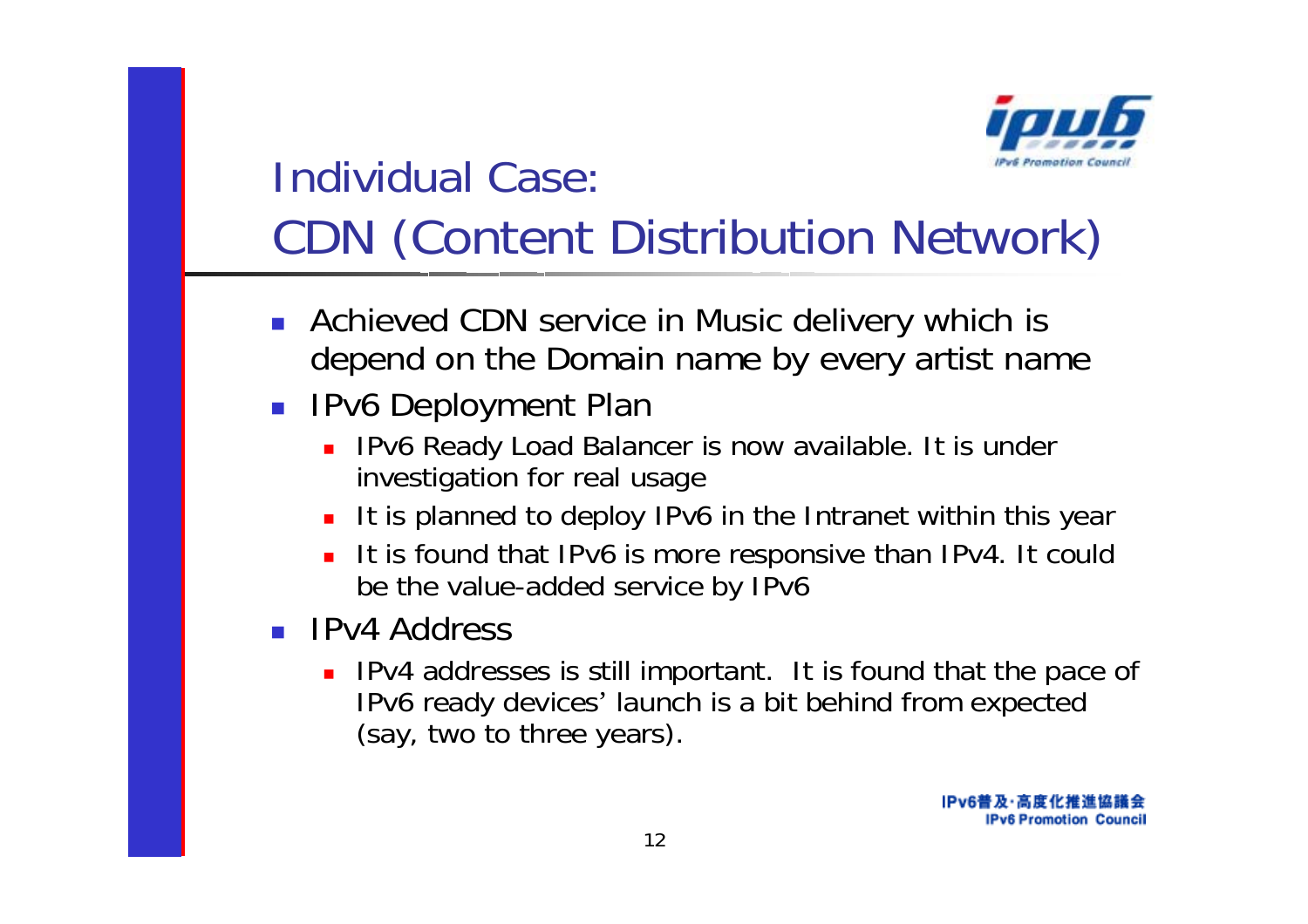

## Program Status (for each purpose):

- $\mathcal{C}$  Achieved raising ISPs' motivation to move (or start) on IPv6 services by review the real value of global IP address
	- **IPv6 deployment plan now on table**
- $\mathcal{L}_{\mathcal{A}}$  Achieved revitalizing the historical IPv4 space as providing the playing field for preparing IPv6 service
	- **Contributing to ISPs for creating their new service(s)**
	- **Promoting Non-ISP players coming into IT industry to provide their** new IP services
- **Achieved a low-cost operation scheme and developing the IP** address management tools
	- **EXT** Contributing to lower the hurdle in IP resource management work for Non-ISP organizations to establish their service
- **Continuation of this trial** 
	- **Exploring more IPv6 potential business field(s)**
	- **Proposed to continue this trial till 2008 for more time to start the** real IPv6 service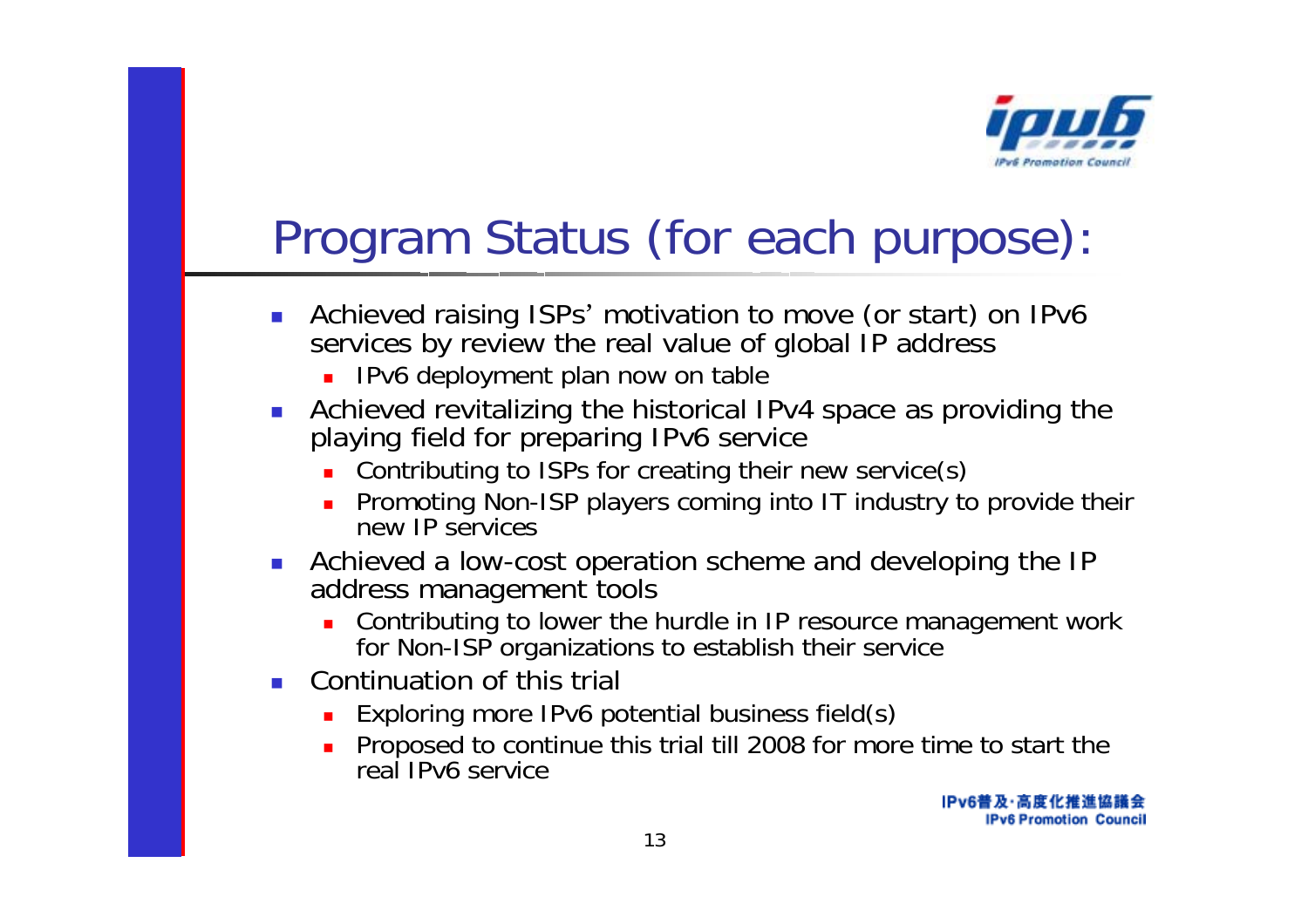

## Introduction of IPv6 Address Assignment Management Tool

- **Objective of this tool development** 
	- For **LIRs** allocated IPv6 address block from APNIC
	- To support LIRs' IPv6 address resource management task, especially **for new comers (non ISPs)**
	- To enable LIRs/new providers establish their IPv6 management system by utilizing the source code of this tool with **cost-free**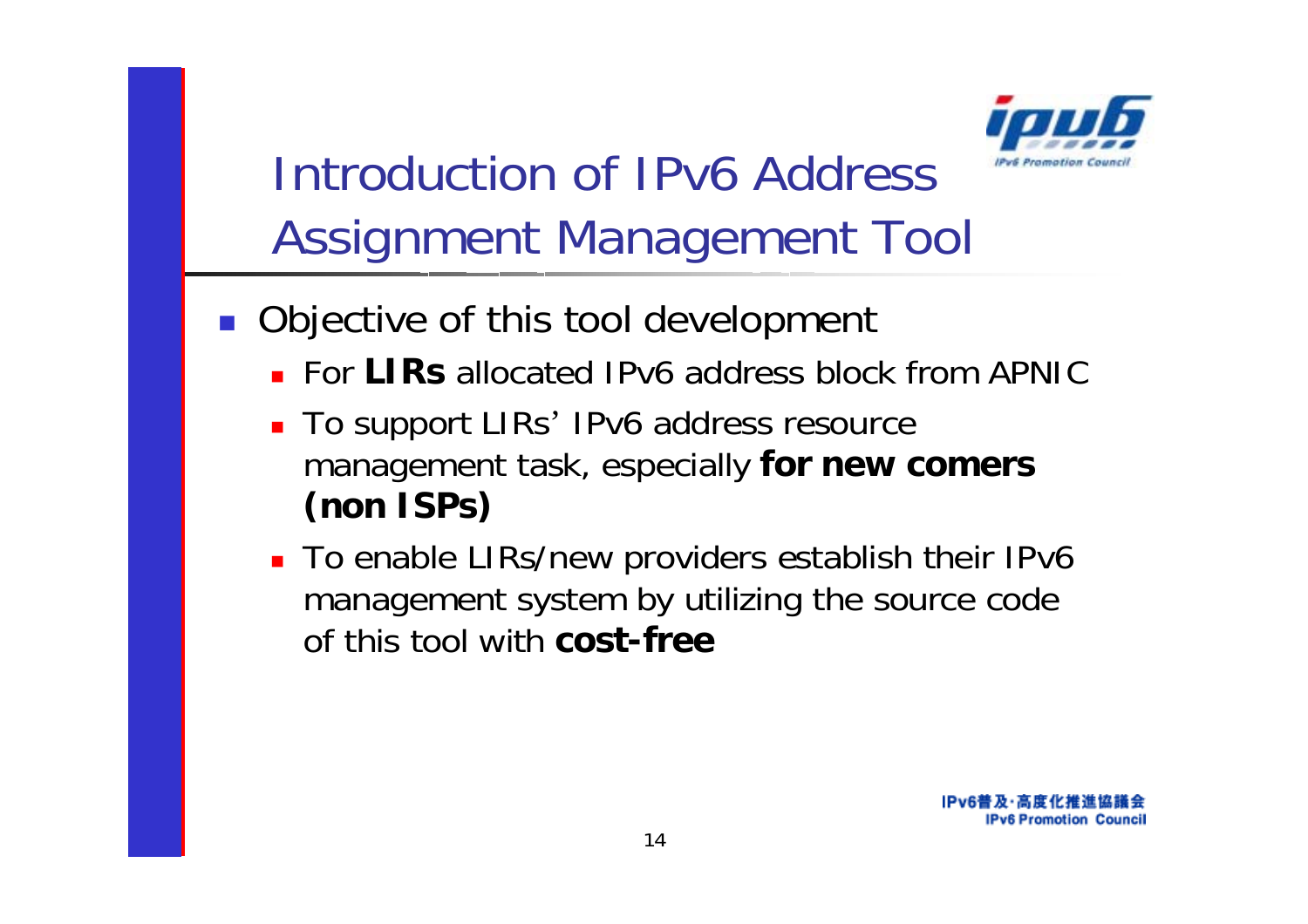

## Introduction of IPv6 Address Assignment Management Tool (2)

- **Characteristics:** 
	- **Web-based** architecture
	- **Functions:** 
		- **Assignment management**
		- Assignment report to APNIC
			- **TBD: WHOIS setting**
		- **Sub Allocation management**
		- **Delegation setting of reverse DNS**
- Fore more info:
	- http://www.v6nic.net/system/index-e.html
		- **Reference:**

http://www.ipv6style.jp/en/tryout/latest.shtml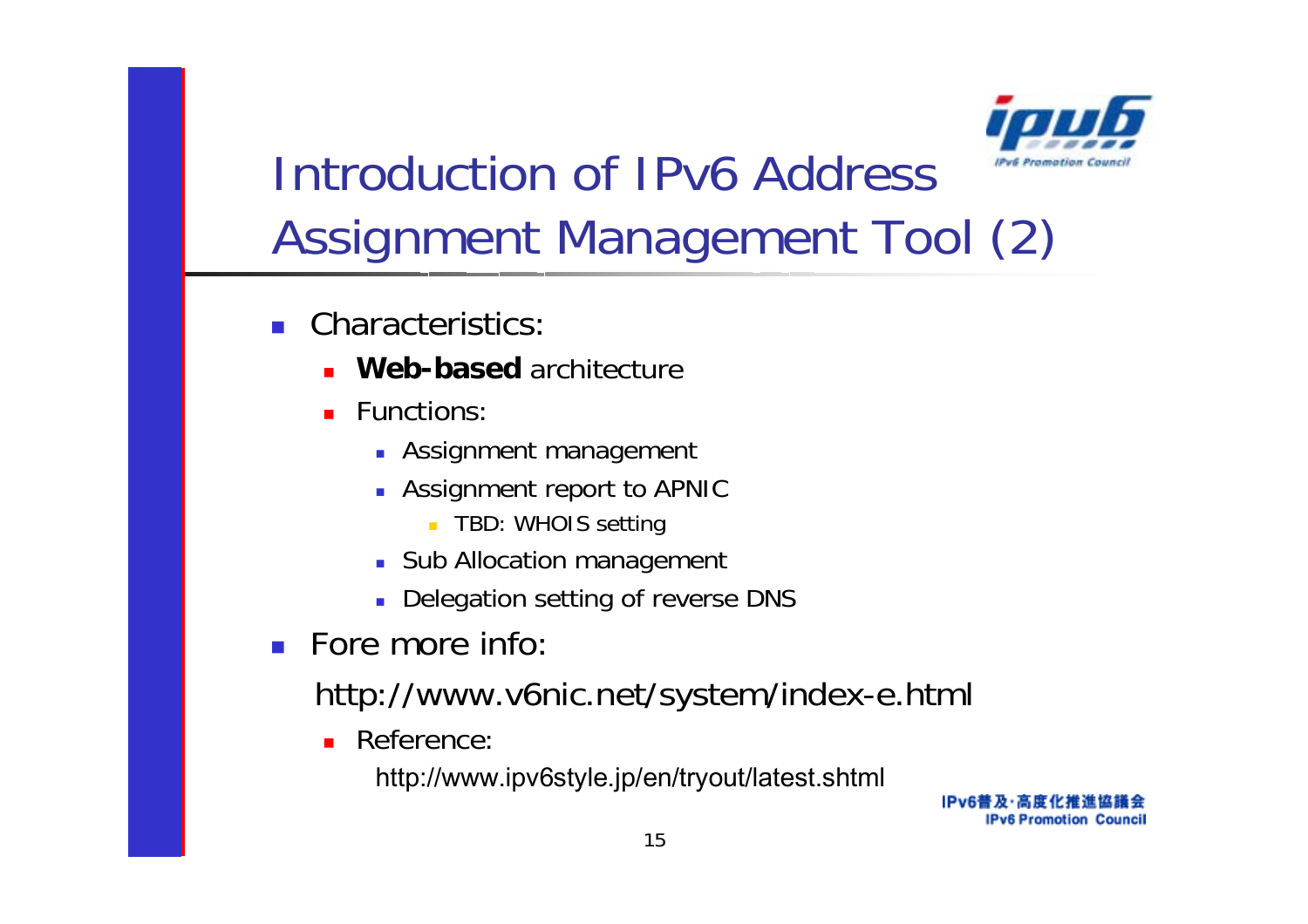

# Consideration

 $\mathcal{C}^{\mathcal{A}}$  At the time starting this project (in 2001), it was believed to be able to replace services from IPv4-based to IPv6-based by 2005, then IPv4 addresses can be returned

But, in fact:

- 1-2 year delay from the original estimation of deployment level
	- No DNS Support, still advancing RFC, etc.
	- But, No report from participants that IPv6 allocation policy is a hurdle
- **Most services are going to IPv4/IPv6 dual way**
- $\mathcal{A}$  IPv4 addresses are still necessary for IPv6-based service deployment
- $\mathcal{A}$  It is necessary to reconsider the project planning toward 2005 with the facts found so far
	- **Program continuation will be proposed at Policy SIG**